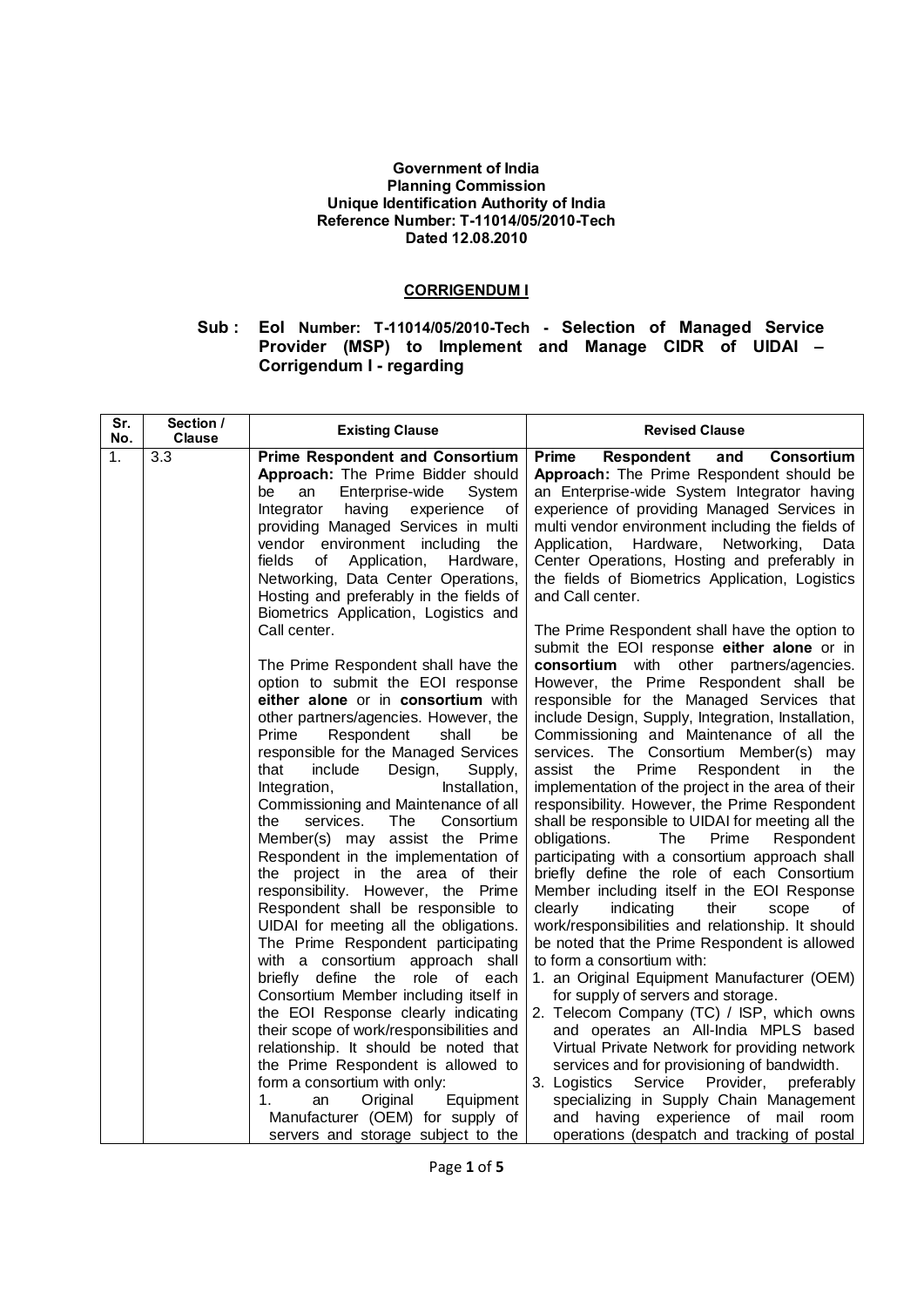| Sr.<br>No. | Section /<br><b>Clause</b>                     | <b>Existing Clause</b>                                                                                                                                                                                                                                                                                                                                                                                                                                                                                                                                             | <b>Revised Clause</b>                                                                                                                                                                                                                                                                                                                                                                                                                                                                                                                                                                                                                                                                                                                                                                                                                                                                                                                                                                                                                                                                                                                                                               |
|------------|------------------------------------------------|--------------------------------------------------------------------------------------------------------------------------------------------------------------------------------------------------------------------------------------------------------------------------------------------------------------------------------------------------------------------------------------------------------------------------------------------------------------------------------------------------------------------------------------------------------------------|-------------------------------------------------------------------------------------------------------------------------------------------------------------------------------------------------------------------------------------------------------------------------------------------------------------------------------------------------------------------------------------------------------------------------------------------------------------------------------------------------------------------------------------------------------------------------------------------------------------------------------------------------------------------------------------------------------------------------------------------------------------------------------------------------------------------------------------------------------------------------------------------------------------------------------------------------------------------------------------------------------------------------------------------------------------------------------------------------------------------------------------------------------------------------------------|
|            |                                                | condition that the OEM would not be<br>allowed to partner with more than<br>three Prime Respondents.<br>Telecom Company (TC) / ISP,<br>2.<br>which owns and operates an All-<br>India MPLS based Virtual Private<br>Network for<br>providing<br>network<br>services and for provisioning of<br>bandwidth, subject to the condition<br>that the TC/ISP would not be allowed<br>to partner with more than three<br>Prime Respondents.<br>It should also be noted that UIDAI<br>reserves the right to amend the<br>consortium related conditions at the<br>RFP stage. | articles).<br>4. The Prime Respondent should indicate<br>which<br>additional<br>in<br>consortium<br>areas<br>member(s) are planned to be co-opted, or<br>areas where services can be sub-contracted<br>(or) assigned.<br>The Prime Respondent should submit Letter(s)<br>of Authority (LoAs) from the Consortium<br>Member(s), confirming their willingness to<br>participate as consortium partner for this Eol.<br>Note 1: OEMs of servers and storage, who are<br>also in the business of providing Systems<br>Integration Services / Managed Services,<br>would be allowed to participate as Prime<br>Respondent and in addition, would also be<br>eligible to become a consortium member with<br>not more than three other Prime Respondents,<br>for the purpose of supply,<br>installation,<br>commission, maintenance of servers and<br>storage, etc.<br><b>Note 2: TC / ISPs would be allowed to become</b><br>a consortium member with a maximum of four<br>(4) Prime Respondents, only for the purposes<br>of providing network services and provisioning<br>of bandwidth.<br>UIDAI reserves the right to amend the<br>consortium related conditions at the RFP<br>stage. |
| 2.         | $3.4.1$ .<br>Pre-<br>Qualification<br>Criteria | The Prime Respondent should be an<br>Enterprise-wide<br>System<br>Integrator<br>having<br>experience<br>of<br>providing<br>Managed Services in multi vendor<br>environment including the fields of<br>Networking,<br>Application, Hardware,<br>Data Center Operations, Hosting and<br>preferably in the field of Biometrics<br>Application, Logistics and Call center.                                                                                                                                                                                             | Clause remains unchanged.                                                                                                                                                                                                                                                                                                                                                                                                                                                                                                                                                                                                                                                                                                                                                                                                                                                                                                                                                                                                                                                                                                                                                           |
| 3.         | 3.4.1(a)<br>Pre-<br>Qualification<br>Criteria  | Inserted as a new clause                                                                                                                                                                                                                                                                                                                                                                                                                                                                                                                                           | The Prime Respondent should be a Company<br>registered in India under the Indian Companies<br>Act, 1956 having its Registered office in India.                                                                                                                                                                                                                                                                                                                                                                                                                                                                                                                                                                                                                                                                                                                                                                                                                                                                                                                                                                                                                                      |
| 4.         | $3.4.2$ .<br>Pre-<br>Qualification<br>Criteria | The Prime Respondent should have<br>an average annual turnover of INR<br>6,000 Crore, over last 3 financial years<br>immediately preceding the last date of<br>submission of Response to EOI (2007-<br>08, 2008-09, 2009-10)                                                                                                                                                                                                                                                                                                                                       | The Prime Respondent should<br>have<br>an<br>average annual turnover of INR 4,000 Crore,<br>over last 3<br>financial years immediately<br>preceding the last date of submission of<br>Response to EOI.<br>For the purposes of meeting the above annual<br>turnover criteria, turnover of the Prime<br>Respondento parent Company would also be<br>considered.                                                                                                                                                                                                                                                                                                                                                                                                                                                                                                                                                                                                                                                                                                                                                                                                                       |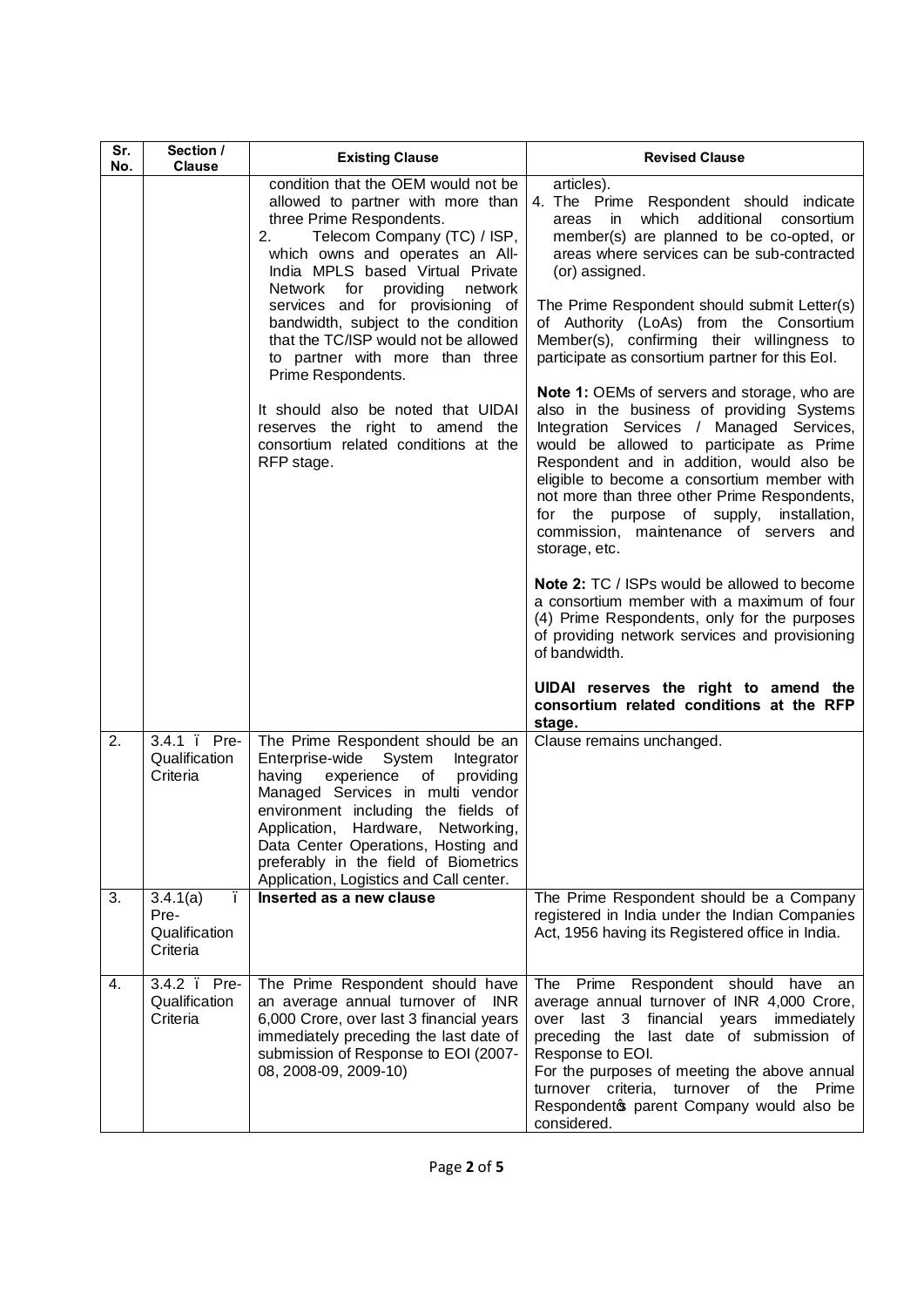| Sr.<br>No.        | Section /<br><b>Clause</b>                | <b>Existing Clause</b>                                                                                                                                                                                                                                                                                                                       | <b>Revised Clause</b>                                                                                                                                                                                                                                                                                                  |
|-------------------|-------------------------------------------|----------------------------------------------------------------------------------------------------------------------------------------------------------------------------------------------------------------------------------------------------------------------------------------------------------------------------------------------|------------------------------------------------------------------------------------------------------------------------------------------------------------------------------------------------------------------------------------------------------------------------------------------------------------------------|
| 5.                | 3.4.3 Pre-<br>Qualification<br>Criteria   | The Prime Respondent should have<br>an average Annual Turnover<br>from<br>Systems Integration &<br>Managed<br>Services of INR 500 Crore, over last 3<br>financial years immediately preceding<br>the last date of submission of<br>Response to EOI (2007-08, 2008-09,<br>2009-10)                                                            | The Prime Respondent should have<br>an<br>average Annual Turnover<br>from Systems<br>Integration & Managed Services of INR 500<br>Crore, over last 3 financial years immediately<br>preceding the last date of submission of<br>Response to EOI                                                                        |
| 6.                | 3.4.4 Pre-<br>Qualification<br>Criteria   | Networth of the Prime Respondent<br>should be equal to at least Rs. 4000<br>Crore or equivalent USD computed as<br>the Networth based on unconsolidated<br>audited annual accounts of any of the<br>last 3 financial years immediately<br>preceding the last date of submission<br>of Response to EOI (2007-08, 2008-<br>09, 2009-10).       | The condition stands deleted.                                                                                                                                                                                                                                                                                          |
| 7.                | 3.4.5 . Pre-<br>Qualification<br>Criteria | The Prime Respondent should have<br>technical strength of minimum 4,000<br>technical manpower of which 2,000<br>should have appropriate qualification<br>and experience in Database/ ITIL/<br>Application<br>Software/<br>Hardware<br>maintenance.                                                                                           | Clause remains unchanged.                                                                                                                                                                                                                                                                                              |
| 8.                | 3.4.6 . Pre-<br>Qualification<br>Criteria | The Prime Respondent should have<br>executed at least 2 projects of INR<br>100 Crore or more in gross value with<br>Integration or<br>System<br>Managed<br>Services as a major component of the<br>scope of work in the field of IT<br>Services. International projects with<br>similar scope of work and similar value<br>will be accepted. | The Prime Respondent should have executed<br>at least 2 projects each of INR 100 Crore or<br>more with System Integration or Managed<br>Services as a major component of the scope of<br>work in the field of IT Services. International<br>projects with similar scope of work and similar<br>value will be accepted. |
| 9.                | 3.4.7 . Pre-<br>Qualification<br>Criteria | At least one reference of completed<br>project in handling Managed Services<br>successfully for more than 24 months.                                                                                                                                                                                                                         | At least one reference of completed or running<br>project<br>handling<br>Managed<br>Services<br>in<br>successfully for more than 24 months.                                                                                                                                                                            |
| 10.               | Section 6                                 | Annexure 6.1                                                                                                                                                                                                                                                                                                                                 | Revised Annexure 6.1 is attached herewith.                                                                                                                                                                                                                                                                             |
| $\overline{11}$ . | Section<br>1.12(3)                        | Latest date and time for submission of<br>Eol                                                                                                                                                                                                                                                                                                | 27 <sup>th</sup> August 2010 at 15:00 Hrs IST                                                                                                                                                                                                                                                                          |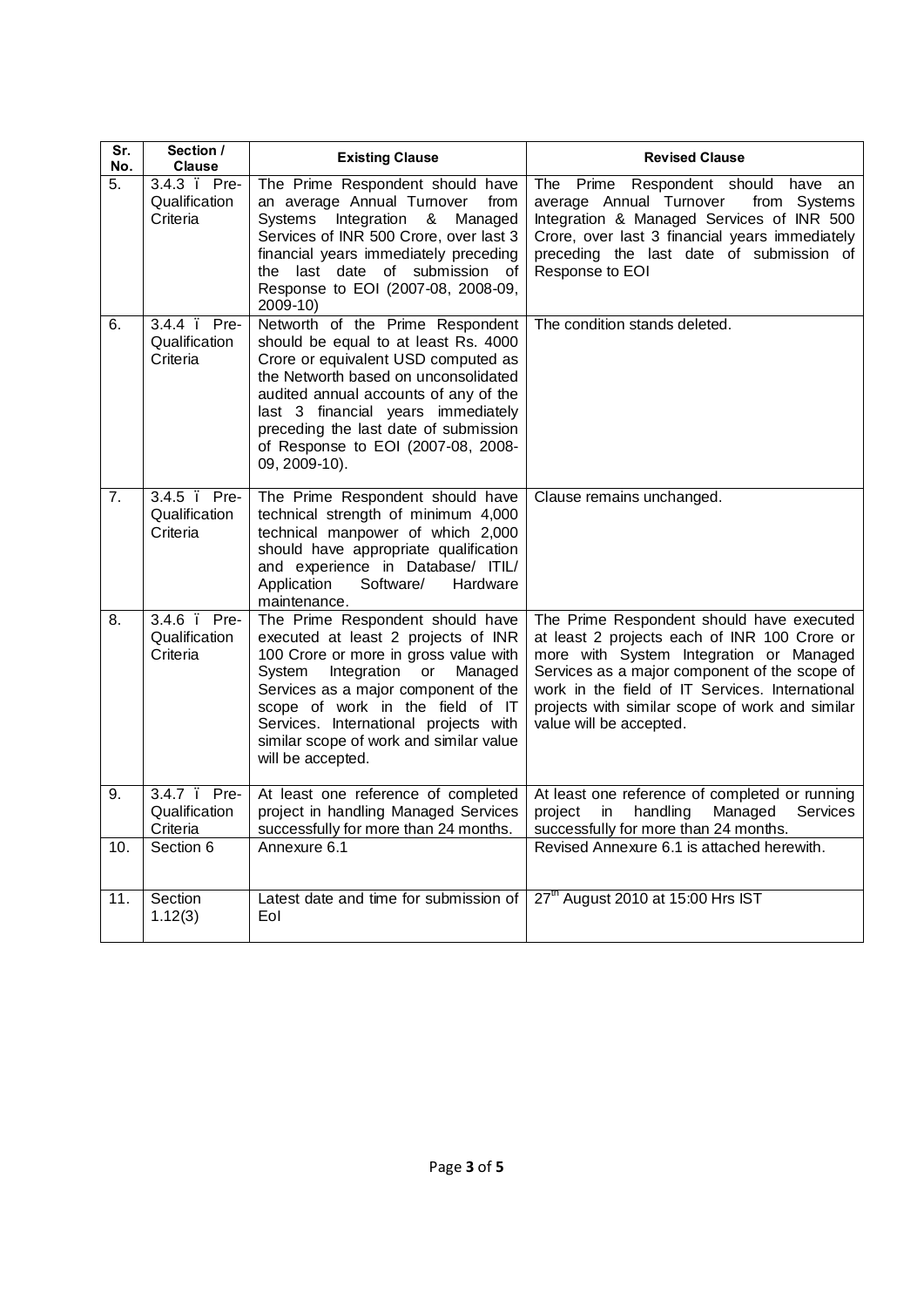## **Revised Annexure 6.1 - General Particulars to be provided by the Prime Respondent**

The Prime Respondent should provide the following particulars along with relevant supporting documentation:

- a. Full Name of the Prime Respondent
- b. Mailing address in India
- c. Telephone and fax number
- d. E-mail address
- e. Name and designation of the person authorized to make commitments to UIDAI
- f. Year of establishment and constitution of organization
- g. The details of the top management with their professional qualification and experience
- h. Description of business and business background
- i. Whether the Firm / Company has any widely accepted certification. If yes, furnish details.
- j. Profile of personnel with qualification & experience, who will be assigned to the project.
- k. Details of offices in India and number of technical manpower related with IT/ITES for each location.
- l. Details of projects undertaken by the Prime Respondent involving Systems Integration and / or Managed Services as major component of the scope of work (minimum two projects)
- **m. Proof of provision of Managed Services and Infrastructure Management Services for last 3 years duly certified from the appointed Statutory Auditor or self certification by MD/CEO of the Prime Respondent.**
- n. The Prime Respondent should provide proof in respect of the following pre-qualification conditions stipulated in Clause 3.4:

| S.No            | Section/<br><b>Clause</b> | <b>Condition for Pre-Qualification</b>                                                                                                                                                                                                                                                                                                                  | Documentary Evidence / Proof to<br>be submitted by the Prime<br><b>Respondent</b>                                                                                                                |
|-----------------|---------------------------|---------------------------------------------------------------------------------------------------------------------------------------------------------------------------------------------------------------------------------------------------------------------------------------------------------------------------------------------------------|--------------------------------------------------------------------------------------------------------------------------------------------------------------------------------------------------|
| $\mathcal{I}$ . | 3.4.1                     | The Prime Respondent should be an<br>Enterprise-wide System<br>Integrator<br>having experience of providing Managed<br>Services in multi vendor environment<br>including the fields of Application,<br>Hardware, Networking, Data Center<br>Operations, Hosting and preferably in the<br>field of Biometrics Application, Logistics<br>and Call center. | Certificate from<br>appointed<br>the<br>Statutory Auditor or CEO/MD<br>stating that the prime respondent is<br>System Integrator<br>having<br>a l<br>experience of providing managed<br>services |
| 2 <sub>1</sub>  | 3.4.1(a)                  | The Prime Respondent should be a<br>Company registered in India under the<br>Indian Companies Act, 1956 having its<br>Registered office in India.                                                                                                                                                                                                       | of<br>Copy<br>the<br>Certificate<br>οf<br>Incorporation duly attested by the<br>appointed Statutory Auditor<br>or<br>CEO/MD                                                                      |